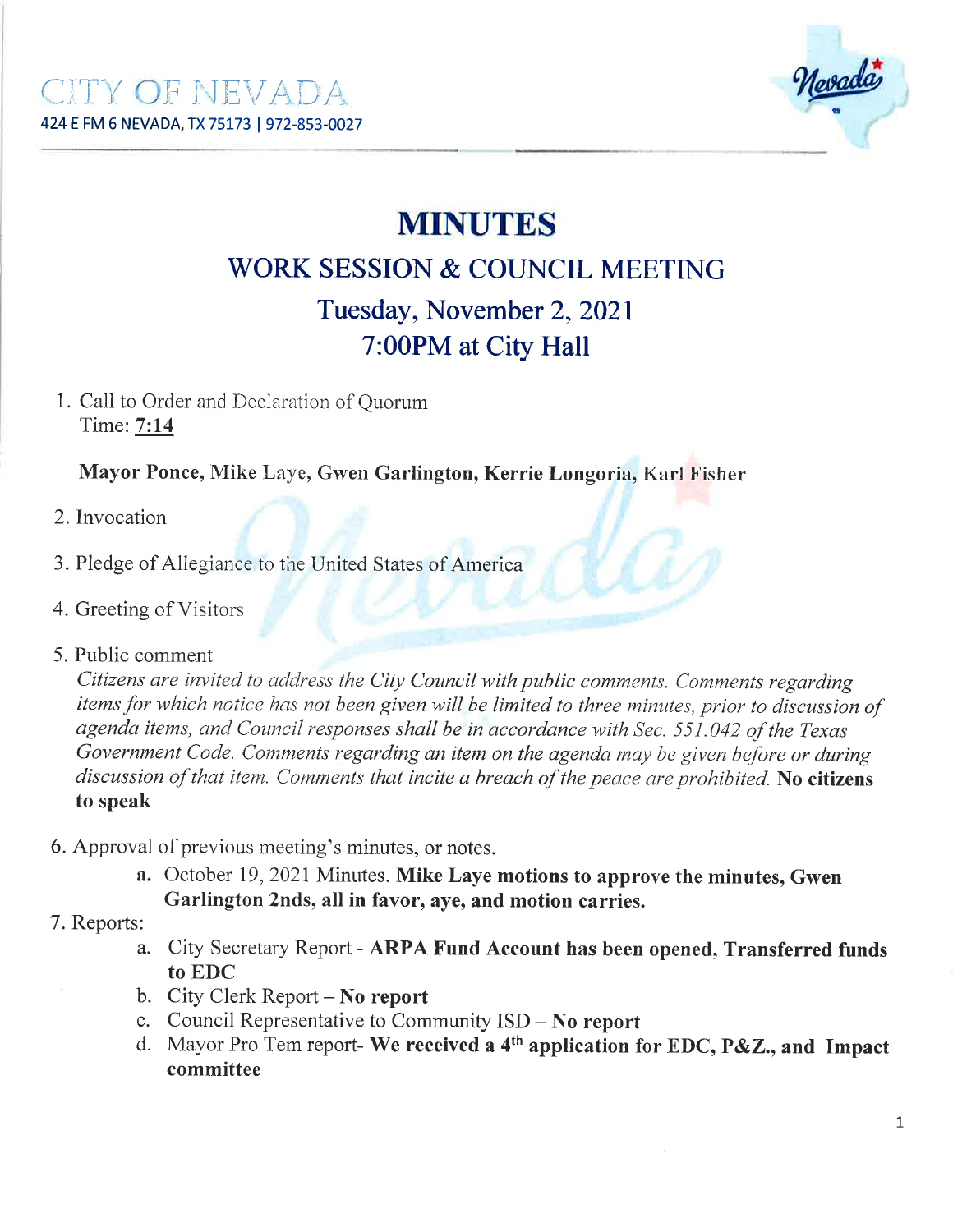- e. Mayor's Repot/Status: Annexation of CISD negotiation has been reached, for annexation. Will be on the next to meeting to schedule public hearings.
- 8. Work Session No vote

Review and discuss agenda items.

Input from staff or counsel; only as requested by Mayor / Council or if asked to be recognized for points of order.

a. Review: Roy Albrecht, and Jodi Davey, with Globalscope Communications Presentation on Avaya Cloud Office/Phone Services. This presentation will be conducted over video conference.

Mayor Ponce expressed the concerns we currently have when it rains, and the phones will go in and out on the dedicated line.

Roy Albrecht, Avaya has been in Texas for over 20 years. Avaya Cloud base cell service, which will replace the dedicated line, and the city will no longer have long distance charges. Avaya offers Video conference, voice messaging, and text for 2 users, will have access on laptop and cell. The  $J179$  is Bluetooth compatible, and a requested need for the city.

Jodi Davey with Avaya, showed the Council all the features, and how the system works.

Roy Albrecht will be the advocate for the staff, during and after installation process, and training. The staff will have access to a dedicated support team 24/7. Avaya is rated as a leader in the communication industry. Ring Central is Solid.

b. Review: Andrew Paschal, with Granite Telecommunications, Voice Solutions Presentation. This presentation will be conducted over video conference.

Andrew Paschal, stated Granite is a wholesaler service with lower rates. The phone features will have Bluetooth capability, normal business features, auto attendant, and voice mail. The Executive package, which includes the referenced features, along with call forwarding to mobile.

Kerrie Longoria requested a proposal for both companies on meeting services.  $100$  people capability for zoom, WebEx, or what they offer. Go to meeting øpp for cell phones, so it acts like desk phone.

Andrew Paschal explained the installation, and online support 24/7 365 days a year. The support line will answer your call within10 seconds or less, with live